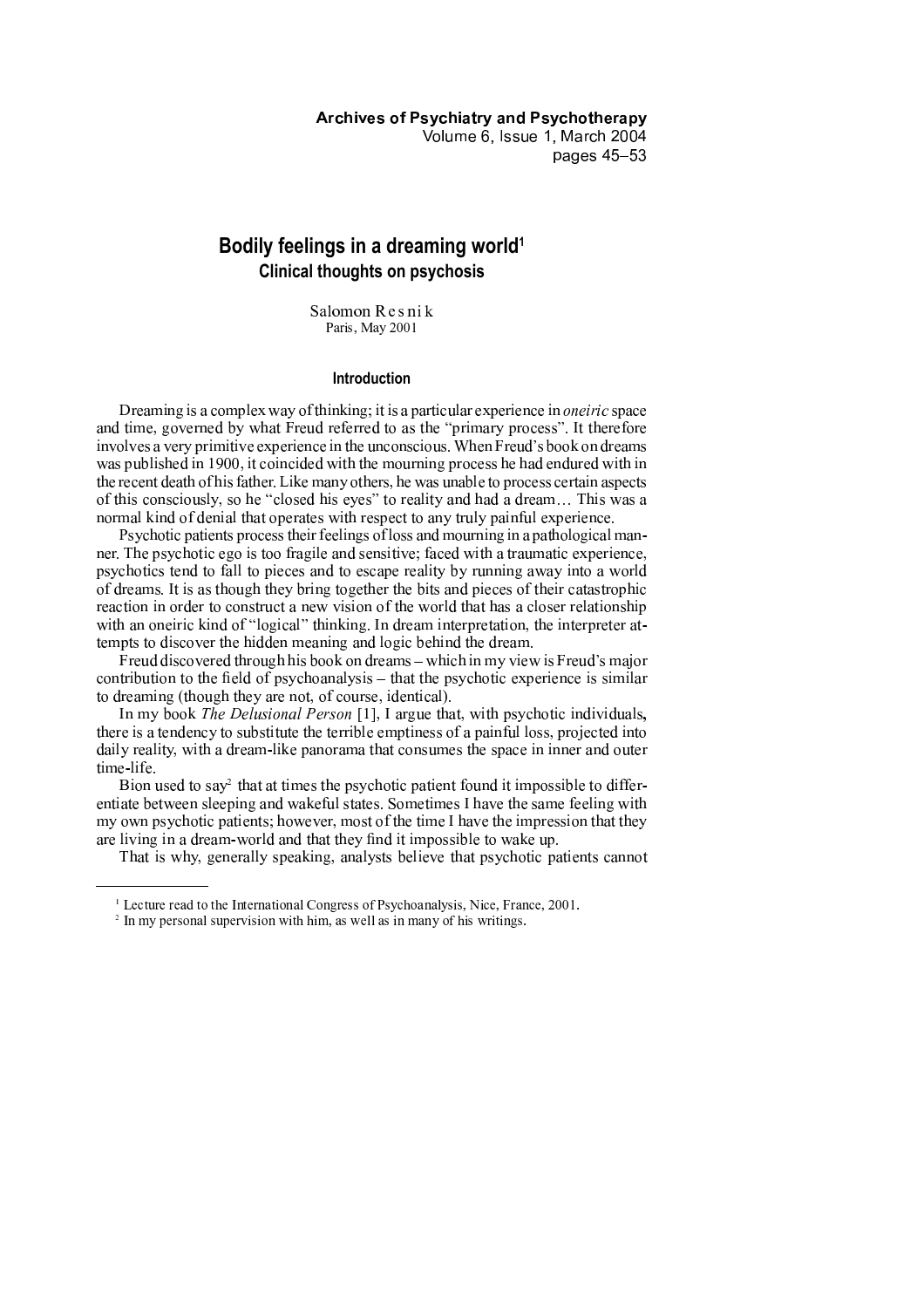$d$  dream – but to my mind they are in fact dreaming all the time, though in a very particular way. However, just as with normal people, if they cannot wake up, they can never know they have been dreaming.....

As we know, Freud established a close connection between dreaming and mental illness [2]; other authors, including Garcia Badaracco [3], also make a connection between dreaming and psychosis. Garcia Badaracco is concerned with the relationship between dream-thoughts and psychotic regression, arguing that this may lead to a sort of fusion / confusion between inner and outer reality. He goes on to say that in delusional thinking – closely connected to one iric thinking – the patient is trying not only to construct a new conception of the world or a new "true-ness" for him/herself, but also to impose it on the world in general. Like Freud, Garcia Badaracco believes in an intimate relationship between dreams and psychosis, and argues that in almost any phenomena we can find both neurotic and psychotic aspects. For my part, I have attempted (in my book The Theatre of the Dream) to establish a semiological differentiation between psychotic and neurotic dreams [4].

## **Dreams and psychosis**

 $\pi$ 

I would now like to explore the interpretation of dreams and their relationship to psychosis within the context of clinical analytical work, with particular emphasis on the semantics of the dreaming climate in the transference situation and its impact on the analyst's own unconscious. Sometimes the analyst feels caught up in the dreamcloud that aims to make the entire world fall asleep  $-$  and therefore to forget the painful and persecutory experiences of life. Freud uses the expression dream-life to indicate that in his view there was a particular atmosphere surrounding the life of the psychotic patient.

In his seminal book, Freud argued that hallucinating is a physiologically normal phenomenon that takes place in dreams. He mentions Wundt, for whom dream-images were a kind of illusion arising from faint sense-impressions which never cease during sleep [2]. Freud showed how day residues participate in the dream material.

It is generally accepted that in the psychoses the boundaries between inner and outer are partly lost. Therefore, day residues, night residues and hallucinations are mixed together. The effect is that hallucinations seem to be entering into the outer world. To put it another way, a sort of oneiric ideology of life takes possession of normal reality.

Many psychotics, who would not accept the idea that they are hallucinating, would nonetheless agree with us if we said to them that we have impression that they are as leep most of the time, even though their eyes may be open.

I would like now to illustrate and develop some clinical and theoretical suggestions with the help of material drawn from the analysis of a patient I shall call "Samuel".

# Charlemagne's horseman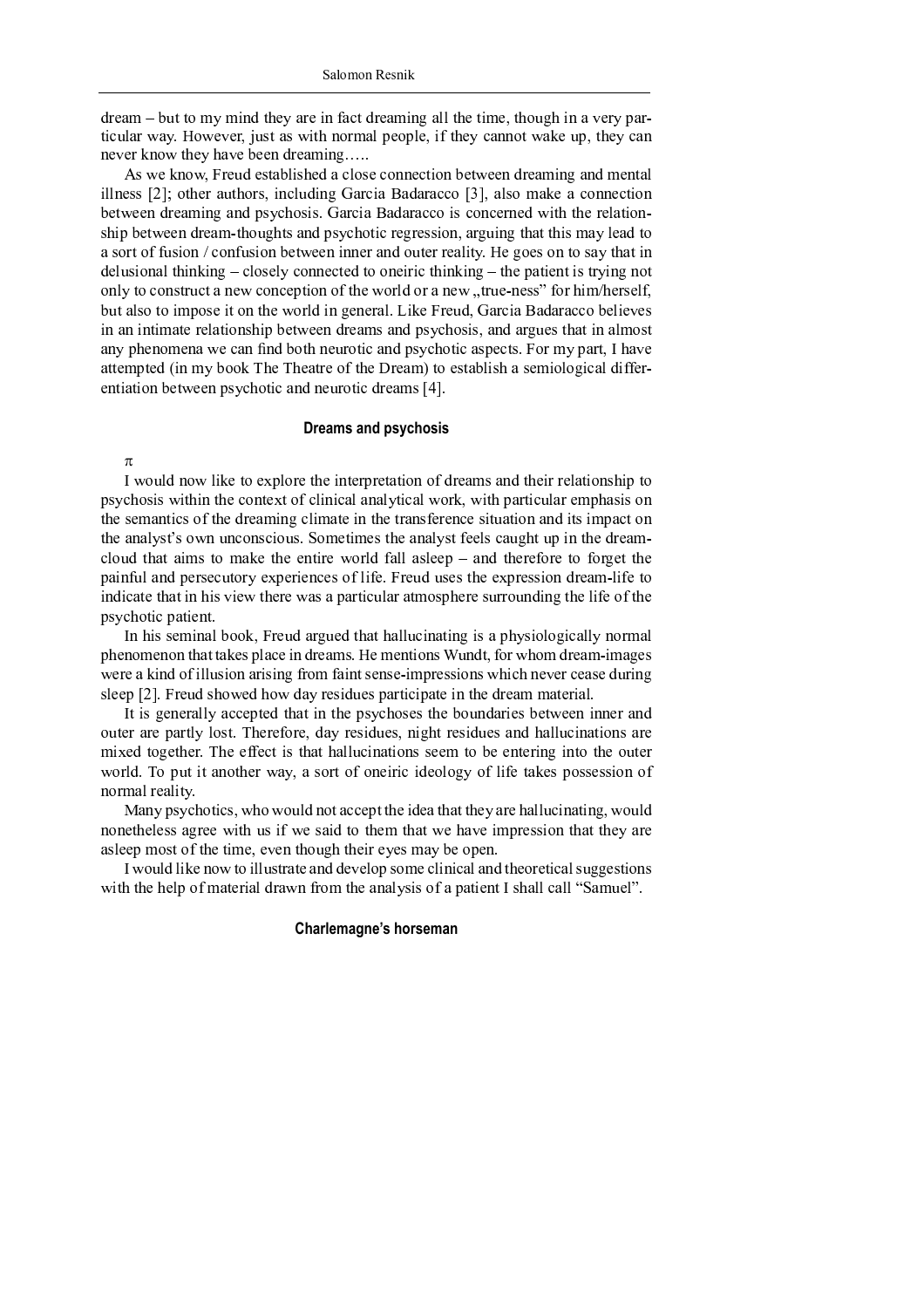"Madness is made of dreams." Samuel said to me one day.

Samuel began his analysis with me in 1997. He was 25 years old when I first met him, a good-looking young man, but detached, aloof and very tense. In my consulting room, he remained silent. He stood in front of me and looked all around, as though he were living inside a dream and trying to envelop me in his dream-mantle; indeed, I felt as though I too were being drawn inside a dream-world, in which hallucinating would be a normal way of life. He moved his lips as though talking to someone else. In fact Samuel was hallucinating all of the time, apparently addressing some ghostly beings or other all around him. When I said to him that I had the feeling we were not alone, he said nothing at first, then, after a few moments, he declared: "There are soldiers all around us, Charlemagne's soldiers". Then he spoke about a "dead horseman". Given that his manner of speaking was not very lively, I said to him that perhaps he was saying something about himself – something about not being very lively / alive. Still in a monotonous voice, he said: "the soldier died in a battle". I understood Samuel to mean some time during what for him were the Middle Ages.

I learned from his parents, whom I first saw alone, since Samuel did not want to come out of his "shelter" (as he used to call his house), that his illness began more or less when he started his university studies in political science. At that time, he found it difficult to concentrate and study; ever since his childhood, he had been a very gentle and passive young man, but introverted. While he was a student in another town far from his parents, one of his close friends became very worried because Samuel would neither answer the phone nor open the door to anyone. His parents went to visit him on one occasion and he failed to answer their call. Consequently, they began to think that he might be dead, committed suicide, or had possibly even run away. His father asked the emergency services to break down the door - but they required the proper authority to do so. Samuel's parents insisted, when suddenly the door opened, and in a very cold manner Samuel said "hello", then promptly disappeared. Other friends later said that they had seen him in Rome, dressed in rags and living like a "drop-out". sleeping here and there. Several months afterwards, he decided to phone home because he had run out of money. He was then seen by several psychiatrists, who prescribed medication and psychotherapy, but Samuel hardly responded to these initial attempts at treatment.

Over time he became more and more out of touch, and his parents came to consult me in Paris (this was a few years after the initial events). I informed Samuel's parents that I would see him, and that they should let him know that I had the impression he felt safe and protected at home; perhaps he would feel better "jumping on a plane" (*i.e.* inside a containing object) to come to Paris rather than just walking out of the door... with the danger of feeling lost when he found himself out in the open. Later, I was to understand that, at that time, in his delusional world, Samuel, among his many identificatory figures, was at times living inside one of his ancestors (a famous pilot of World War I, who had been killed in the last days of the war by the notorious "Red Baron", the German fighter ace). When Samuel "became" this heroic figure, it was of course very dangerous for him to get on a plane - because the Red Baron might well kill him too. He therefore decided to come to Paris by train from the Italian town where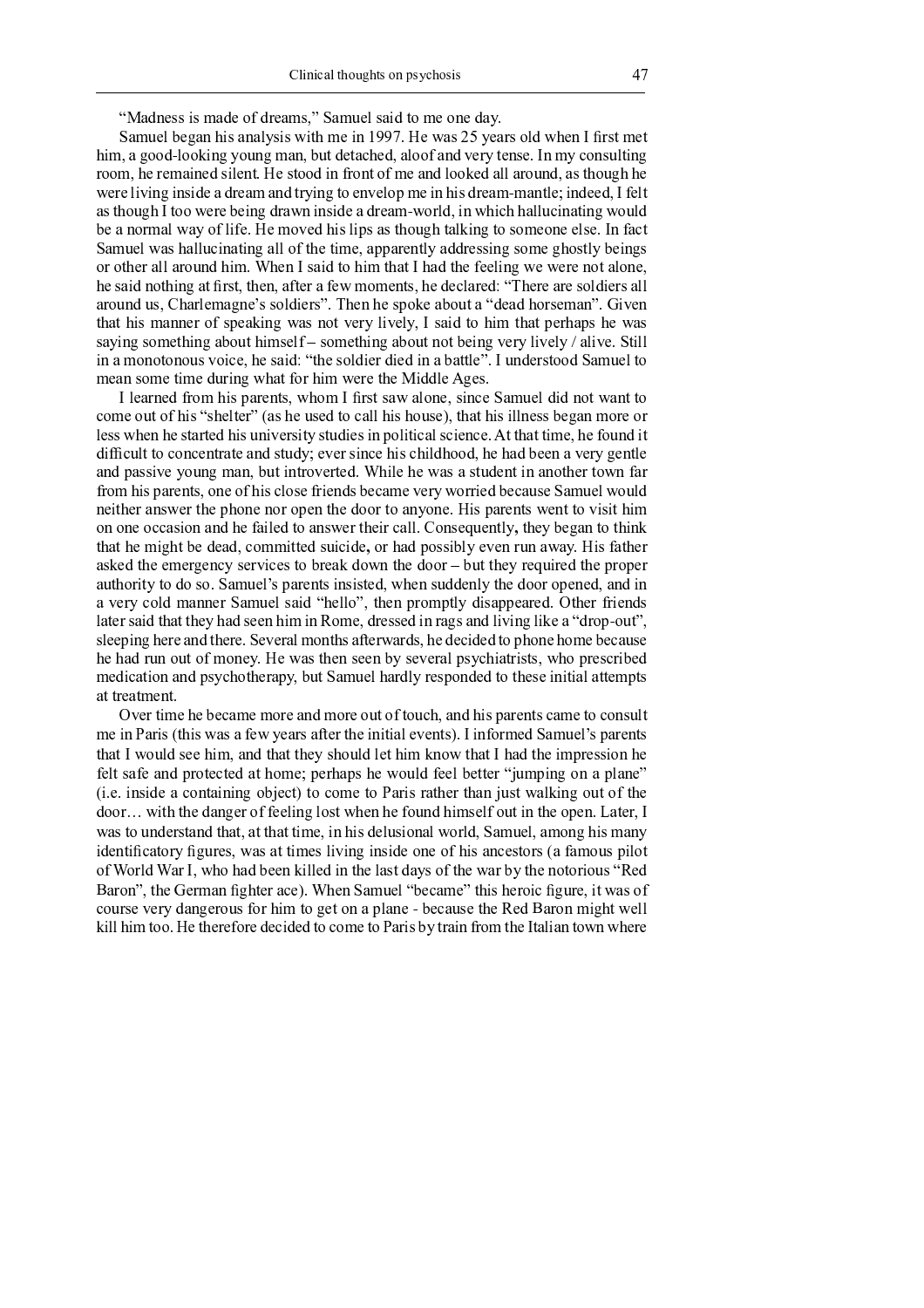he was living. The container in this case had wheels rather than wings...

He was able to leave home and to travel to Paris because he felt protected not only by his parents but also by his hallucinated / created soldiers (and, later, priests) who were like a cloak around him. Garcia Badaracco [5] argues that the psychotic, in his multiple pathological identifications, cannot be a "person", he can only be a "character" in some drama or other. I would add that the psychotic can change the "character" he is playing by getting in and then out of his body armour, depending on the circumstances at that point in his life.

One day, I realized that Samuel's hallucinations were not three-dimensional but two-dimensional and flat. For several months he appeared to be asleep, speaking only to his hallucinated environment; from time to time he would waken up from his dreammantle and see me in front of him<sup>3</sup>.

Samuel appreciated my emotional interest in him. He came to one session carrying a poster of Ché Guevara – he knew that I am of Argentinean origin. When he showed it to me, he looked at me in a powerful way, as if trying to paralyze me and change me into a flat poster. When I told him of this thought I had, he said that he felt he had the power to change me into a "flat" person and that he did not want to lose this capacity. On another occasion, he said: "I had a dream, I was a magician, a kind of card-reading fortune-teller". I understood him to mean that he was beginning to wake up. I interpreted that the magician seemed to be related to his capacity to change a three-dimensional world into a two-dimensional one. Later, it became obvious that we were all like playing cards that he could control  $-$  the flat soldiers surrounding him, Ché Guevara and myself; Samuel was holding all the trumps.

He admired Charlemagne, King Arthur and Ché Guevara – but he was also in a silent state of war or competition with these idealized figures. When he changed them into cards or posters, he felt he could control all the important people he admired and, at the same time, feared.

He told me about what he called "an old dream", which gave me the impression that he was re-enacting a catastrophic psychotic experience from the past. In this "old dream", a train was running at a thousand kilometres an hour, and at one point became involved in an accident - some cars were destroyed, others crushed flat. After the crash, the passengers came out of the mangled train, changed into flattened people, like mechanical, dead shadows or something out of a comic strip. This catastrophic "memory", in which people and the surrounding world became flat, reminded me of the book Flatland by Edwin Abbott [6]. In it, the author describes a two-dimensional world inhabited by lines, triangles, squares, circles, polygons - all in a flat, geometrical kind of existence. Triangles represent the working classes, squares and pentagons are professional people and the nobles are represented by polygons that tend towards infinity, whereupon they become circles and represent the clerics. Women are straight-line

<sup>&</sup>lt;sup>3</sup> A patient of mine, mentioned in my book *Delusional Person* [1], suffered from schizophrenia. I treated her during the time I spent in London. On leaving one session, after some six months of analysis, she said it was the first time that I remained behind in the consulting room-space. Up till that point, she had believed that she could take me away with her, because I became part of her dream-world whenever she left my consulting room.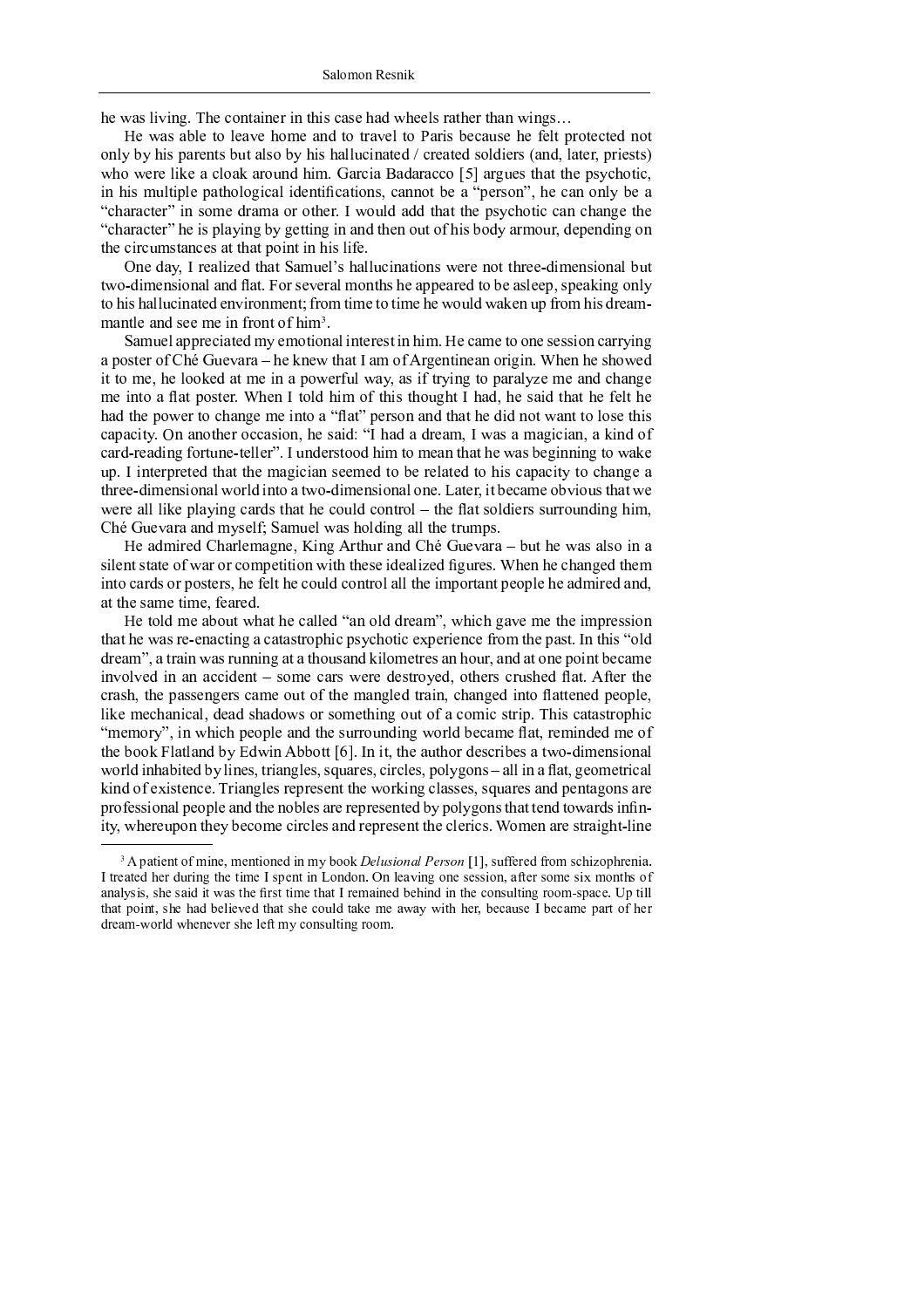¢ £ ¤ ¥ £ ¦ § ¢ ¨ © £ <sup>ª</sup> « <sup>¬</sup> ® £ <sup>ª</sup> ¯ ° <sup>±</sup> <sup>²</sup> ¦ <sup>³</sup> <sup>¬</sup> £ <sup>ª</sup> ¢ £ ´ ° § <sup>ª</sup> « <sup>µ</sup> ¶ ¦ ¥ « © · £ ® ¸ <sup>¹</sup> <sup>²</sup> ¥ ° £ <sup>±</sup> <sup>º</sup> ¢ ® <sup>ª</sup> <sup>±</sup> <sup>³</sup> ® <sup>²</sup> ¢ © £ <sup>ª</sup> « <sup>±</sup> · » £ § <sup>¼</sup> £ ¦ £ <sup>½</sup> <sup>¾</sup> <sup>¾</sup> § § <sup>³</sup> £ ¢ ´ <sup>ª</sup> · <sup>¾</sup> £ ¢ ¸ ® · § <sup>¼</sup> · § ¢ ¤ £ ¥ £ § <sup>ª</sup> · ´ <sup>²</sup> <sup>±</sup> ¿ ´ ¥ · ´ <sup>À</sup> ¢ § <sup>ª</sup> · <sup>¬</sup> <sup>Á</sup> ´ <sup>¼</sup> <sup>²</sup> <sup>ª</sup> <sup>²</sup> ´ § £ <sup>ª</sup> ¢ <sup>µ</sup> <sup>¹</sup> ¥ £ § · ¥ £ ¢ ¹ <sup>²</sup> ¥ ° £ <sup>±</sup> ¯ £ <sup>±</sup> § · § · ¥ <sup>¬</sup> ¢ ¢ · <sup>¾</sup> <sup>±</sup> £ § <sup>¾</sup> <sup>ª</sup> · ¦ ¤ § <sup>¼</sup> £ ¢ £ ´ <sup>¼</sup> <sup>²</sup> <sup>ª</sup> <sup>²</sup> ´ § £ <sup>ª</sup> ¢ <sup>¾</sup> <sup>²</sup> ´ » § <sup>±</sup> · ¯ £ ¨ <sup>¼</sup> £ <sup>¼</sup> · ¥ ¢ £ <sup>±</sup> ¯ ® <sup>²</sup> ¢ © £ <sup>ª</sup> « a sous sous double to a faith and the set of the long of the design and several sector of the sector of the sector of the sector of  $\mathcal{A}$ ² ¦ <sup>²</sup> <sup>±</sup> ¥ ¢ § ´ ¥ <sup>¬</sup> <sup>±</sup> £ § £ <sup>²</sup> <sup>¾</sup> ¢ £ ¦ ´ £ ¯ ¯ £ £ <sup>±</sup> · ¦ ¤ ¢ <sup>µ</sup> ¶ ¦ ¯ <sup>²</sup> ´ § ¸ <sup>²</sup> ¢ ¶ <sup>¬</sup> · ¦ § £ <sup>³</sup> ° § ¸ <sup>¼</sup> £ ° ¢ £ <sup>³</sup> § ¢ <sup>¬</sup> £ <sup>²</sup> » ¯  $\bf 1 \cdot \bf 2 \cdot \bf 3 \cdot \bf 4 \cdot \bf 5 \cdot \bf 6 \cdot \bf 7 \cdot \bf 8 \cdot \bf 9 \cdot \bf 1 \cdot \bf 1 \cdot \bf 1 \cdot \bf 1 \cdot \bf 1 \cdot \bf 1 \cdot \bf 1 \cdot \bf 1 \cdot \bf 1 \cdot \bf 1 \cdot \bf 1 \cdot \bf 1 \cdot \bf 1 \cdot \bf 1 \cdot \bf 1 \cdot \bf 1 \cdot \bf 1 \cdot \bf 1 \cdot \bf 1 \cdot \bf 1 \cdot \bf 1 \cdot \bf 1 \cdot \bf 1 \cdot \bf 1 \cdot \bf 1 \cdot \bf 1 \cdot \bf 1 \cdot \bf 1$  ${\cal N}$   ${\cal N}$   ${\cal N}$   ${\cal N}$   ${\cal N}$   ${\cal N}$   ${\cal N}$   ${\cal N}$   ${\cal N}$   ${\cal N}$   ${\cal N}$   ${\cal N}$   ${\cal N}$   ${\cal N}$   ${\cal N}$   ${\cal N}$   ${\cal N}$   ${\cal N}$   ${\cal N}$   ${\cal N}$   ${\cal N}$   ${\cal N}$   ${\cal N}$   ${\cal N}$   ${\cal N}$   ${\cal N}$   ${\cal N}$   ${\cal N}$   ${\cal N}$   ${\cal N}$   ${\cal N}$   ${\cal N$ 

 $\bm{v}$  , we have a transferred sensor the set of  $\bm{v}$  , the set of  $\bm{v}$  and  $\bm{v}$  is a set of  $\bm{v}$   $\bm{v}$ □ ≈ ≠i ≥ ≠usiv avail ±i = ostankus ali = = ostankus avad e vali ki ali di ali di e sa ile e su stane sa je s § <sup>¼</sup> £ <sup>ª</sup> © £ <sup>ª</sup> ¢ · ¦ ¢ ¯ <sup>¼</sup> · ¢ · <sup>±</sup> <sup>±</sup> ¦ £ ¢ ¢ ¨ ¢ ° ´ <sup>¼</sup> <sup>²</sup> ¢ § <sup>¼</sup> <sup>²</sup> § ¯ <sup>¾</sup> £ · ¦ ¤ ¦ § <sup>¼</sup> £ ¿ <sup>È</sup> · § <sup>²</sup> ¦ · ´ <sup>Á</sup> ® <sup>¼</sup> £ ¦ · § ¢ § <sup>ª</sup> ° ´ » § <sup>¼</sup> £ · ´ £ <sup>¾</sup> £ <sup>ª</sup> ¤ <sup>µ</sup> <sup>É</sup> § <sup>¼</sup> <sup>¹</sup> <sup>²</sup> ¥ ° £ <sup>±</sup> <sup>²</sup> ¦ <sup>³</sup> <sup>¼</sup> · ¢ ¯ <sup>²</sup> ¥ · <sup>±</sup> « ´ ¦ ¢ · <sup>³</sup> £ <sup>ª</sup> £ <sup>³</sup> <sup>¼</sup> · ¥ § <sup>¾</sup> £ <sup>²</sup> ´ <sup>±</sup> <sup>³</sup> <sup>²</sup> ¦ <sup>³</sup> ¯ <sup>ª</sup> <sup>Ê</sup> £ ¦ <sup>¬</sup> £ <sup>ª</sup> ¢ ¦ <sup>µ</sup> we a sound a group and the find is a set of the set of the set of the set of the set of the set of a set of the  $\cdots$  • ' •  $\cdots$   $\cdots$   $\cdots$   $\cdots$   $\cdots$   $\cdots$   $\cdots$   $\cdots$   $\cdots$   $\cdots$   $\cdots$   $\cdots$   $\cdots$   $\cdots$   $\cdots$   $\cdots$   $\cdots$   $\cdots$   $\cdots$   $\cdots$   $\cdots$   $\cdots$   $\cdots$   $\cdots$   $\cdots$   $\cdots$   $\cdots$   $\cdots$   $\cdots$   $\cdots$   $\cdots$   $\cdots$   $\cdots$   $\cdots$   $\cdots$ ↓ este la ed l'actacta del nessent lilla en algebra del algebra esta del este este este en instrumento del est  $\alpha$  a ja varadalare wilayataa ya kiwanaan ila yaray di wa di ya taa ja awda tita ja awaan watan yang dan gara ² ¦ § <sup>²</sup> ¤ ¦ · ¢ § · ´ ¯ <sup>ª</sup> ´ £ ¢ ¨ <sup>ª</sup> ¸ § <sup>¬</sup> ° § · § <sup>²</sup> ¦ § <sup>¼</sup> £ <sup>ª</sup> ® <sup>²</sup> « ¸ · ¦ § § ® ® <sup>²</sup> <sup>ª</sup> <sup>ª</sup> · ¦ ¤ ¯ <sup>²</sup> ´ § · ¦ ¢ <sup>µ</sup> <sup>È</sup> <sup>¼</sup> £ £ <sup>Æ</sup> <sup>¬</sup> £ <sup>ª</sup> · <sup>À</sup> £ ¦ ´ £ ¯ <sup>¾</sup> £ · ¦ ¤ <sup>³</sup> £ <sup>²</sup> <sup>³</sup> <sup>Í</sup> <sup>±</sup> · » £ <sup>Ä</sup> <sup>¼</sup> <sup>²</sup> <sup>ª</sup> <sup>±</sup> £ ¥ <sup>²</sup> ¤ ¦ £ <sup>º</sup> ¢ ¢ <sup>±</sup> <sup>³</sup> · £ <sup>ª</sup> <sup>Î</sup> ¨ <sup>²</sup> <sup>³</sup> £ <sup>²</sup> § <sup>¼</sup> <sup>À</sup> <sup>±</sup> · » £ ® <sup>²</sup> « ¯ <sup>±</sup> · © · ¦ ¤ ¨ ¥ <sup>²</sup> <sup>³</sup> £ ¼ · ¥ ¯ £ £ <sup>±</sup> © £ <sup>ª</sup> « · ¦ ¯ £ <sup>ª</sup> · <sup>ª</sup> <sup>²</sup> ¦ <sup>³</sup> <sup>³</sup> £ <sup>¬</sup> <sup>ª</sup> £ ¢ ¢ £ <sup>³</sup> <sup>µ</sup> <sup>È</sup> <sup>¼</sup> · ¢ ® <sup>²</sup> ¢ <sup>²</sup> » · ¦ <sup>³</sup> ¯ ´ <sup>±</sup> <sup>³</sup> <sup>³</sup> £ <sup>¬</sup> <sup>ª</sup> £ ¢ ¢ · ¦ ¨ ¢ <sup>²</sup> <sup>³</sup> ¦ £ ¢ ¢ ® · § <sup>¼</sup> ° § ¯ £ £ <sup>±</sup> · ¦ ¤ ¢ ¨ <sup>²</sup> <sup>¬</sup> <sup>²</sup> § <sup>¼</sup> £ § · ´ · ¥ <sup>²</sup> ¤ £ ¯ <sup>¼</sup> · ¥ ¢ £ <sup>±</sup> ¯ <sup>µ</sup> ¶ ¦ <sup>ª</sup> <sup>³</sup> £ <sup>ª</sup> § <sup>²</sup> © · <sup>³</sup> <sup>¬</sup> <sup>²</sup> · ¦ ¸ <sup>¼</sup> £ § <sup>ª</sup> · £ <sup>³</sup> § ¯ <sup>ª</sup> £ £ <sup>Ê</sup> £ ذي و يوم إن القال المواطن المواطن المواطن المواطن المواطن المواطن المواطن المواطن التي يوم المواطن المواطن الم ² ¦ ¿ £ <sup>Æ</sup> · ¢ § · ¦ ¤ <sup>Á</sup> <sup>¾</sup> <sup>³</sup> « ® · § <sup>¼</sup> <sup>±</sup> · © £ ¯ £ £ <sup>±</sup> · ¦ ¤ ¢ <sup>µ</sup>

 $\Omega$ no dou leo said to mou "If you connot says mou should nuastice quthonogie of ² ® <sup>²</sup> « ® · § <sup>¼</sup> ¥ £ ¸ ¥ <sup>²</sup> » £ ¥ £ <sup>³</sup> · £ ´ ¥ <sup>¬</sup> <sup>±</sup> £ § £ <sup>±</sup> « <sup>Á</sup> <sup>µ</sup> <sup>È</sup> <sup>¼</sup> · ¢ <sup>³</sup> · <sup>±</sup> £ ¥ ¥ <sup>²</sup> <sup>¾</sup> £ § ® £ £ ¦ ´ ¥ · ¦ ¤ <sup>¾</sup> <sup>²</sup> ´ » § <sup>±</sup> · ¯ £ она ∂ ја она са она†ино ју сјор сј ја о одна о сма о маћо јо сма о ј. унаам одо о∵атом тја о наа онат у одову ој ууд ° ; ao amin'ny faritr'i Andrick et ao amin'ny toerana ambandra dia 400. Any sanada amin'ny faritr'i Andrick S ² <sup>±</sup> ¢ <sup>²</sup> ¢ « ¢ § £ ¥ ¯ · <sup>³</sup> £ <sup>²</sup> ¢ <sup>Î</sup> <sup>ª</sup> £ <sup>±</sup> <sup>²</sup> § · ¦ ¤ § <sup>±</sup> · ¯ £ <sup>²</sup> ¦ <sup>³</sup> <sup>³</sup> £ <sup>²</sup> § <sup>¼</sup> <sup>µ</sup> <sup>Ç</sup> ® ´ ° <sup>±</sup> <sup>³</sup> <sup>¼</sup> £ <sup>Å</sup> ¦ <sup>³</sup> <sup>²</sup> ¥ £ £ § · ¦ ¤ <sup>À</sup> <sup>¬</sup> · ¦ § ¸ ¼ ® ® £ <sup>ª</sup> £ ® £ § <sup>Å</sup> ¦ <sup>³</sup> <sup>²</sup> ¢ <sup>¬</sup> <sup>²</sup> ´ £ <sup>¾</sup> £ § ® £ £ ¦ ° ¢ § <sup>³</sup> £ <sup>²</sup> <sup>±</sup> ® · § <sup>¼</sup> § <sup>¼</sup> £ ¥ £ § <sup>²</sup> <sup>¬</sup> <sup>¼</sup> « ¢ · ´ <sup>²</sup> <sup>±</sup> <sup>¬</sup> <sup>ª</sup> <sup>¾</sup> <sup>±</sup> £ ¥ ¯ ¢ ¥ £ ¦ £ ® <sup>¼</sup> ¯ £ <sup>±</sup> § <sup>¼</sup> · ¥ ¢ £ <sup>±</sup> ¯ § <sup>¾</sup> £ <sup>¬</sup> <sup>²</sup> <sup>ª</sup> § ¯ § <sup>¼</sup> £ <sup>±</sup> · © · ¦ ¤ <sup>³</sup> £ <sup>²</sup> <sup>³</sup> <sup>Õ</sup>

½ ¯ § £ <sup>ª</sup> ¢ £ © £ <sup>ª</sup> <sup>²</sup> <sup>±</sup> ¥ ¦ § <sup>¼</sup> ¢ ¯ <sup>²</sup> ¦ <sup>²</sup> <sup>±</sup> « ¢ · ¢ ¸ <sup>¼</sup> £ <sup>¾</sup> £ ´ <sup>²</sup> ¥ £ ¥ <sup>ª</sup> £ <sup>²</sup> ® <sup>²</sup> » £ <sup>²</sup> ¦ <sup>³</sup> ¥ <sup>ª</sup> £ <sup>²</sup> <sup>±</sup> · © £ <sup>µ</sup> <sup>Ç</sup> £ ® ° <sup>±</sup> <sup>³</sup> ± o oi jarra gwr o thos jaro gogorosag osagi o ittigtig triosatogi to logan ia qsaajarragaas sa lolooi togt  $\tau$  o d accressionat — Lantomanto dibat communication and trond language and request ditti to ³ · ¤ £ ¢ § <sup>Ô</sup> <sup>²</sup> <sup>¼</sup> <sup>²</sup> ¥ <sup>¾</sup> ° <sup>ª</sup> ¤ £ <sup>ª</sup> ® <sup>²</sup> ¢ ¥ ° ´ <sup>¼</sup> £ <sup>²</sup> ¢ · £ <sup>ª</sup> <sup>¾</sup> « ´ ¥ <sup>¬</sup> <sup>²</sup> <sup>ª</sup> · ¢ ¦ <sup>µ</sup>

 $\Omega$ no day ho told mo ho hod ostan o quâno (o lund of flot nonsolvo) instead of  $\mu$   $\alpha$  as is the  $\alpha$   $\alpha$  as  $\beta$   $\tau$  is a  $\alpha$   $\beta$   $\tau$   $\alpha$   $\beta$   $\tau$   $\alpha$   $\beta$   $\tau$   $\alpha$   $\beta$   $\tau$   $\alpha$   $\alpha$   $\alpha$   $\alpha$   $\alpha$   $\alpha$   $\tau$   $\alpha$   $\tau$   $\alpha$   $\tau$   $\alpha$   $\alpha$   $\alpha$   $\alpha$   $\alpha$   $\alpha$   $\alpha$   $\tau$   $\tau$   $\tau$   $\tau$   $\tau$ ; en dio∕ it waa oo thou ghi ho hod ohogaa o kund ot jaoit outhousonio′ us ondon to aoiy  $\dot{z}$  is a modelone of tooling a theoleic to otherwise on a it o change in a second it of the finish in  $\dot{\alpha}$ ∂a rroioest og lichoe oe listagent at tolsott 'lssien o' seto lato og at at trong o lsoeslaten oe o ³ « · ¦ ¤ <sup>²</sup> ¦ <sup>³</sup> <sup>¾</sup> £ · ¦ ¤ <sup>¼</sup> £ <sup>±</sup> <sup>¬</sup> £ <sup>³</sup> § <sup>³</sup> · £ <sup>Í</sup> § <sup>¼</sup> £ ¯ <sup>ª</sup> ¥ <sup>²</sup> <sup>±</sup> ¥ £ <sup>²</sup> ¦ · ¦ ¤ ¯ £ ° § <sup>¼</sup> <sup>²</sup> ¦ <sup>²</sup> ¢ · <sup>²</sup> <sup>Î</sup> ¸ § <sup>¼</sup> £ <sup>ª</sup> £ <sup>¾</sup> « <sup>³</sup> · ¦ ¤ <sup>²</sup> ® <sup>²</sup> « ® · § <sup>¼</sup> <sup>²</sup> <sup>±</sup> <sup>±</sup> <sup>¬</sup> <sup>²</sup> · ¦ ¯ ° <sup>±</sup> ¯ £ £ <sup>±</sup> · ¦ ¤ ¢ <sup>µ</sup> <sup>Ã</sup> £ <sup>±</sup> <sup>²</sup> ¦ · £ <sup>Û</sup> <sup>±</sup> £ · ¦ ¢ <sup>¬</sup> » £ ¯ <sup>²</sup> ´ ´ £ ¢ ¢ § § <sup>¼</sup> £ <sup>³</sup> £ <sup>¬</sup> <sup>ª</sup> £ ¢ ¢ · © £ <sup>¬</sup> ¢ · § · ¦ ¸ · ¦ ® <sup>¼</sup> · ´ <sup>¼</sup> ¢ <sup>¬</sup> <sup>±</sup> · § § · ¦ ¤ <sup>²</sup> ¦ <sup>³</sup> <sup>¬</sup> <sup>¬</sup> ¢ · ¦ ¤ ° § <sup>±</sup> » ¢ ¥ <sup>²</sup> « ´ ¥ £ § ¤ £ § <sup>¼</sup> £ <sup>ª</sup> · ¦ ¢ ¥ £ ® <sup>²</sup> « <sup>ª</sup> <sup>²</sup> ¦ § <sup>¼</sup> £ <sup>ª</sup> <sup>µ</sup>

 $\Omega$ no dou $\Omega$ amual kolluoinated that ko was noquined to kovo sovin o nuklio kotk vit ¢ £ © £ <sup>ª</sup> <sup>²</sup> <sup>±</sup> <sup>¬</sup> £ <sup>¬</sup> <sup>±</sup> £ ¸ ¥ £ ¦ <sup>²</sup> ¦ <sup>³</sup> ® ¥ £ ¦ ¸ <sup>¾</sup> ° § § <sup>¼</sup> <sup>²</sup> § ¦ <sup>¾</sup> <sup>³</sup> « ® <sup>²</sup> ¢ § <sup>¼</sup> £ <sup>ª</sup> £ ¨ <sup>¼</sup> £ § <sup>¼</sup> £ ¦ <sup>ª</sup> £ <sup>²</sup> <sup>±</sup> · <sup>Ê</sup> £ <sup>³</sup> § <sup>¼</sup> <sup>²</sup> § · § ® <sup>²</sup> ¢ ⊙ ¼ olittous otrom – Llarg osotromotrom ot d'ootla soog oliossocionen vilagt Lloslaost Llogostol.  $\alpha$  and to goll a dolugious interacies wision tooluser and thoughts hooges a custicity in  $\alpha$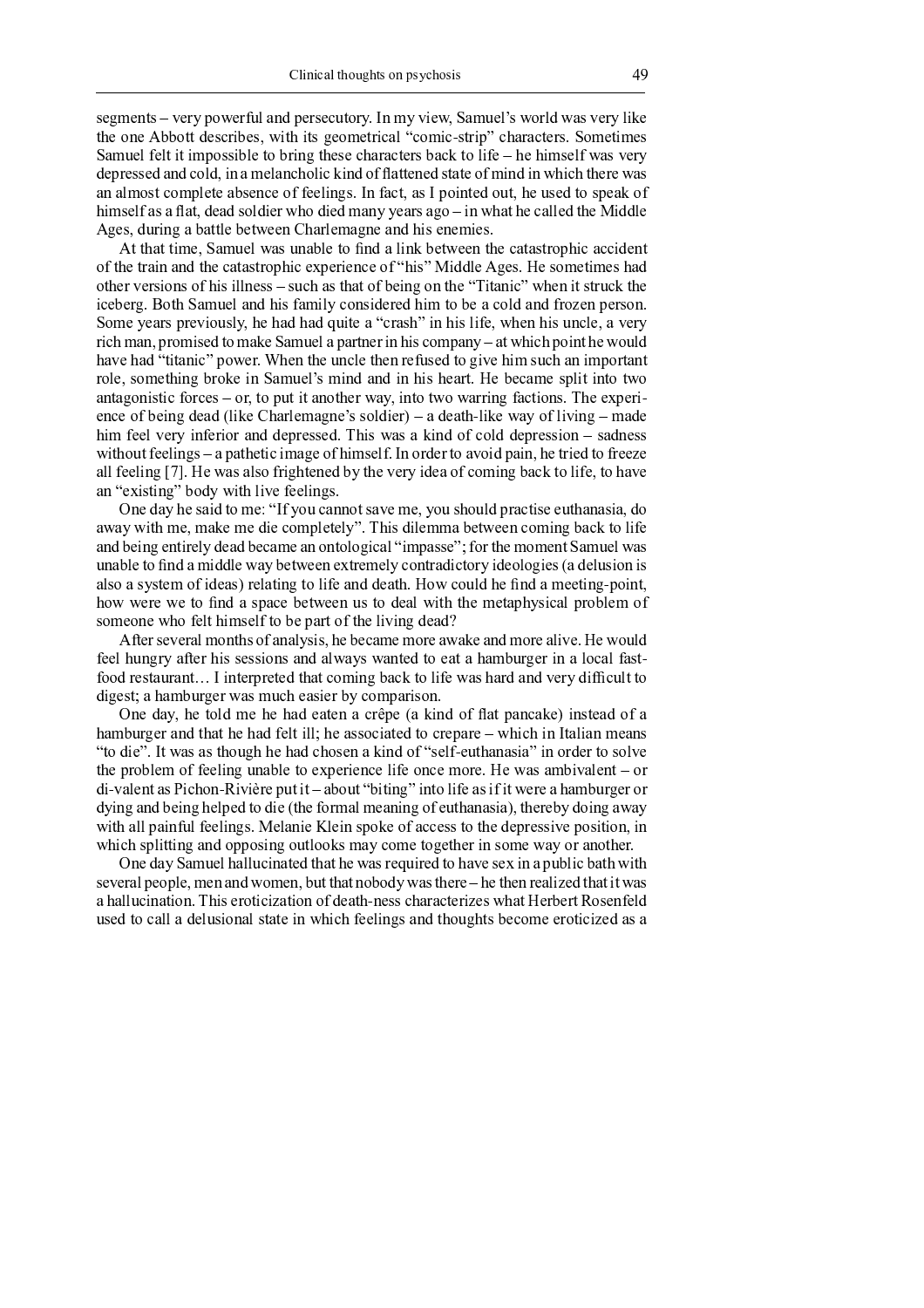way of bringing back to life in a mechanically exciting way the patient's own dead body and feelings. I find in my experience as an analyst, who works with psychotic patients, that the fetishist approach, in which there is an attempt to bring a dead object back to life, plays a very important role in the pathological eroticization of the mind and of the body. In eroticized fetishism, it is as though a corpse could be brought back to life through masturbation or sexual arousal: a necrophilic fantasy.

In one session the patient told me about putting his penis into the crater of Mt Vesuvius. I interpreted that in becoming more and more alive he was getting in touch with hitherto-constrained feelings and sensations, including sexual ones, and that this was like exciting the volcano inside himself in a provocative way; it was perhaps both frightening and exciting to think that the people destroyed at Pompeii might come back to life... Thereupon, Samuel remembered that, having been an only child until he was 5 years of age, he had felt terribly distressed when his mother gave birth – or, in one sense more accurately, gave life  $-$  to his little brother. He recalled a dream that dated from that period: flat and transparent, he was walking down a flight of stairs made of stone. At the bottom of the stairs lay a revolver, and he knew he wanted to kill somebody – maybe even kill himself. It would be true to say that Samuel was very sad and distressed at that period in his childhood. With a kind of nostalgic bitterness, he recalled the toys he used to play with. One was a set of little bagpipes. In the analysis, these bagpipes – cornamusa or  $piva^4$ , in Italian – were transformed into a kind of hallucination / criticism of his mother who, as he said, "had been absolutely everything" to him. In other words, Samuel experienced her as a musa / "Muse" who was nonetheless making a cuckold of him (corna / horned – the hornlike emblem of a cuckold) by becoming pregnant with his little brother.

Later in the analysis, Samuel said that the panoramic/landscape around him had begun to change. He felt less "flat", but other people seemed to be turning into Matrioshka dolls, one inside the other. This made him think of the fact that he was paralyzing his own feelings (Matrioshka dolls cannot move); crying, for example, was an emotion he found alienating. Some months before he began treatment, his brother had died in a car accident; the car had skidded off the road and had crashed down into a rayine (the brother died in the accident – and was crushed / flattened under the falling car). In the session, Samuel said he wanted to light a candle for his little brother; his eyes reddened, and I thought he was about to cry. He told me that though the Matrioshkas were sad, their tears were frozen ("Russia is a cold country," he added, "but I feel you to be a warm person"). My response was that Samuel was struggling between emptiness of feelings and coming back to life – he was therefore experiencing pleasure other than in a mechanically sexual way, which meant also that the ordinary unhappiness of life was coming into his "landscape" too. He was trying to exist again as a real, authentic person, not just as a "character" in some drama or other.

In one session, he made a drawing of the Arc-de-Triomphe in Paris. (This is where the Tomb of the Unknown Soldier lies). He told me that he was struggling to know who was going to win – was it life, or was it death? The old / unknown soldier wanted – and

<sup>&</sup>lt;sup>4</sup> Piva from latin. \*pipa (m), da pipire 'pigolare', onomat.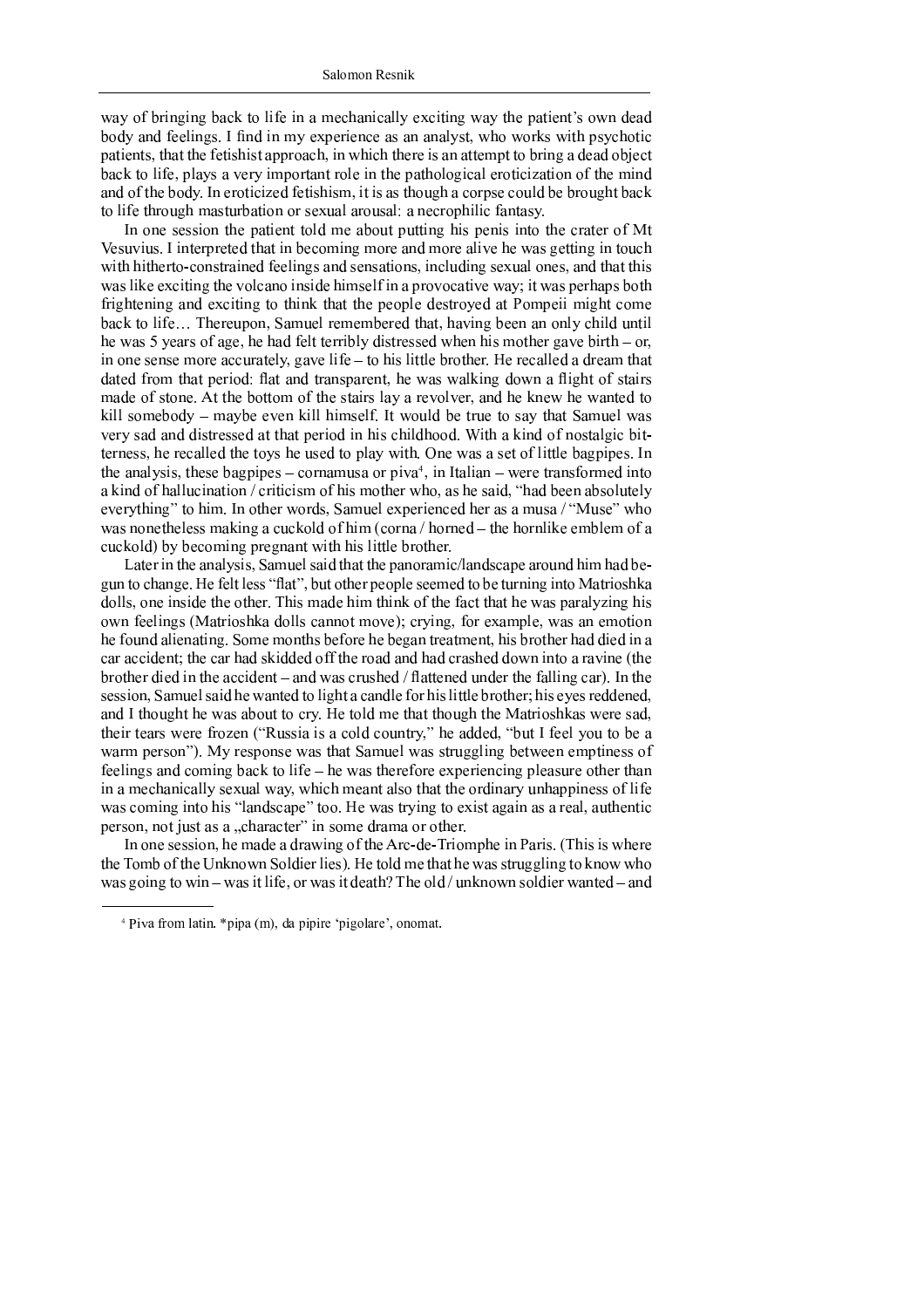at the same time did not want – to come back to life; so who was going to triumph? In my words, I would put it thus: the life instinct or the death instinct? Eros or Thanatos? They were like two armies in his mind, each with its rallying flag – the one calling for life, the other for death. Whenever I would ask Samuel a question, his answer (in Italian) would unfailingly be: "Forse si, forse no!" ("Maybe yes, maybe no"). I was able to interpret this as a struggle between two "forces / forse" inside himself. But perhaps they were now coming together somewhere inside his mental space? Was there to be an amnesty, an "understanding", a reconciliation between two split-off ideologies? The question was: how was Samuel to be himself again as one person? How to get back inside his own skin? Indeed, the idea came to me that he was not even inside his own trousers – I had the impression that he was not "there", not "in" his trousers, but completely absent. This feeling led me to ask him what he had in mind. He replied: "I'm thinking of the TV ad for Levi's jeans" – which do indeed look as though they are empty, empty of life.

In the following session, Samuel told me of a dream in which, as a writer of comedy, he was making people laugh. I felt that he was becoming a kind of Harlequin character serving two masters at the same time, as in Carlo Goldoni's comedy of that name – my associations were again to the "forse si" and "forse no" aspects he had told me of. I began to think that one of these was the master of magic and delusion. while the other was the master of the reality principle. I suggested that Samuel was thus changing from being a magician / card-flattening fortune-teller to a writer and then to a playful impish figure like Harlequin. With a smile on his face, he replied that he liked "underground" music; I suggested that the underground of his mind was a secret life that was beginning to come alive and to play: "I would like to be free and to visit the whole of France", he said. This made me think that Samuel was trying to escape from his prisons  $-1$  use the plural because I had the impression that in his schizophrenic world-view he felt scattered over several places and times. In order to return to being himself, he needed to liberate his imprisoned fragments that were dispersed over various landscapes.

The idea of foreclosure is perhaps a useful concept here. According to Lacan, in the schizophrenic experience one of the origins of psychotic phenomena is what he called the primary repudiation of a fundamental signifier, that of the father figure or "name-of-the-father" (or, symbolically, the phallus). For Lacan, this repudiation (Verwerfung for Freud) takes place outside the individual's universe of symbols. According to Laplanche and Pontalis  $[8]$  the signifier that is foreclosed is not integrated into the  $H_{nonnoncon}$  it deep not cause heals "from inside", but on paramete he eitheted "cutoide" in the "real" world – and so is a hallucinatory phenomenon. In his seminal paper on the subject Lacan [9] showed himself to be rather pessimistic as to the psychotic's ability to... climb back inside his own trousers, if I may put it so. My own experience, however, is quite different. As I see it, the phallic position keeps ego parts and the object world together. The analyst has to become an archaeologist trying to discover, with the patient's help, in what part of the landscape of the inner and outer worlds the exploding ego or father-function buried the fragments – for it is only then that they will know where they have to be exhumed. The question  $\ell$  quest then becomes: what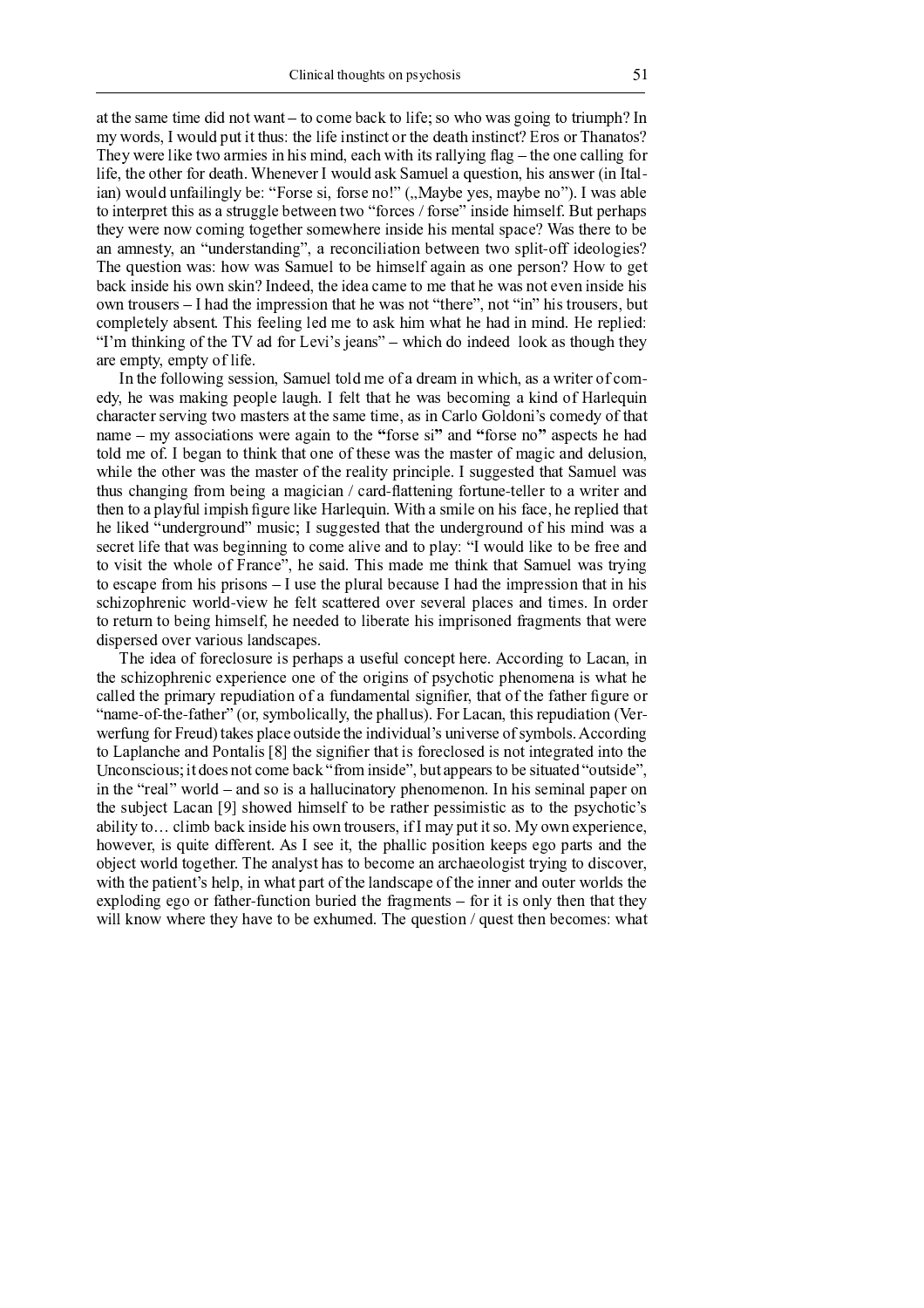"reality" or "character" or historical period were they hidden or masked?

In my work with Samuel, I associated to an inner army ("forse si, forse no" – positive and negative) hidden projectively (Werwefung) somewhere in the woods, as in Shakespeare's Macbeth – with its concomitant change to "reality". I then had to ask myself how a hallucinated fragment could become a tree-army and change its nature...

Thanks to his efforts to come back from dispersion and dissemination in a hidden, camouflaged world, Samuel gradually managed to return to his own body; less of a "character", he became more of a "person". He was slowly waking up from his dream-world. One day, he arrived early for his session. He was waiting for me at the street door, smoking a cigarette, all the time looking at his surroundings as though their novelty were somewhat of a surprise to him. Once inside my consulting room, I told him that this was the impression I had had on meeting him. He acknowledged this, and added that he felt he was waking up as though from a long sleep. He said also that recently he had begun to smoke heavily. I interpreted that his struggle was between the two philosophies of life that he was holding in his mind. He could either to wake up and come back to life in a non-catastrophic, non-volcanic way  $-$  or he could puff clouds of smoke that resembled the dream-clouds in which we both had felt enveloped at the beginning of the analysis; he had all the same to recognize that these were becoming more and more evanescent.

The struggle between awakening to life or becoming excitedly euphoric was expressed in the sessions via his giving me a new "explanation" of his madness – which was no more nor less than a new delusional hypothesis. I was struck by this "war" between the two phenomena – was Samuel to wake up or to go on producing smokelike dreams? He was producing what appeared to be a never-ending "smoke-screen". a series of inconsistent delusions in which he himself did not believe. This existential struggle was dramatic, for he had to come to grips with both the sense of sanity and the sense of madness.

Now that he was aware of the danger, Samuel was terrified that he might remain a prisoner of his own dreams / delusions forever. Yet at the same time, the idea of coming back to life and finding himself a prisoner of his fiery emotions was also extremely disturbing...

For me, sanity implies that the projectively-identified fragmented parts of the self, scattered over the multitude of waking or dreaming landscapes that constitute our minds, be at last brought home. In my view, this is the only way that we can become ourselves again. We therefore need a genuine introjection that goes beyond the inner and outer struggles of our minds, in order to help us tolerate the different and contradictory narcissistic models of thinking and translate them into inner and outer dialogue.

I know that in itself this is not enough. In our work with our patients, it is not simply a question of "understanding" in some abstract sense of the word – we have to *comprehend* how their thinking began to *decompose* [10], in order to help them *recompose it....* In one unforgettable session, Samuel said to me: "You know, in times gone by, my hallucinations really were thoughts". Through time, these thoughts had turned into hallucinations and smoke-screens; when, thanks to the analysis, they began to reintegrate his mental space  $[11]$  and his inner experienced time (temps vecu, in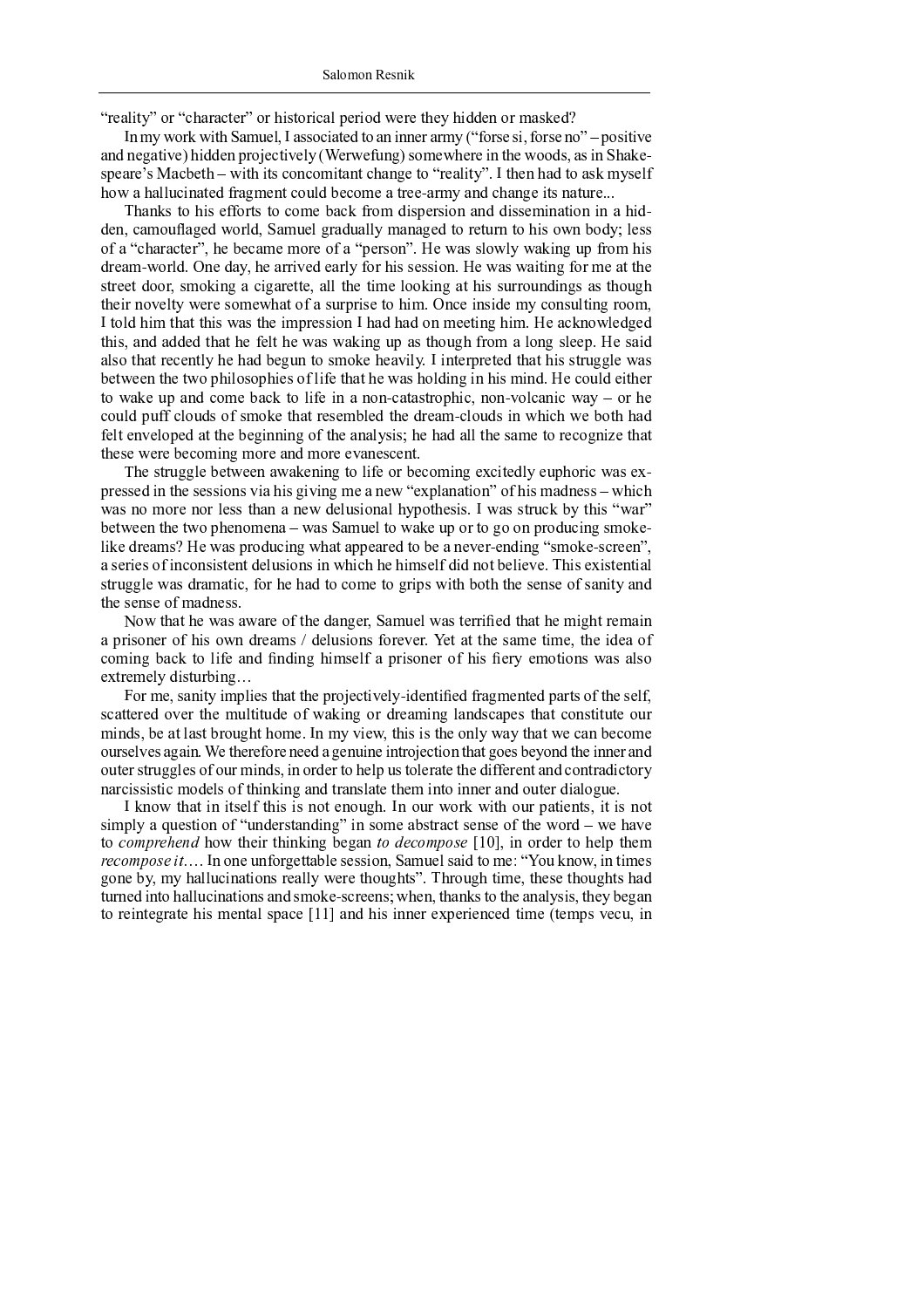Bergson). The work of the transference, undertaken in the field work jointly by patient and analyst, had to deal with an earlier breakdown in experiential time and space. As Freud noted [12], our task was to restore or to reconstruct, through the analysis of the transference, a world that, like Pompeii, had been buried for so long under layers of petrified, frozen lava, a world that we were about to exhume and bring back to life (this metaphor was personally suggested to me also by Mrs Tustin, some time ago, concerning autistic children).

## Conclusion

My intention here is to give a clinical living picture of my approach to psychosis. I hope that my contribution will be useful to the Panel on psychosis.

I am grateful to Melanie Klein, to Herbert Rosenfeld, to Wilfed Bion, Winnicott, and to Enrique Pichon-Rivière who taught me so much, and to my wife Anna (who often discusses my papers with me) for helping me formulate some of these complex hypotheses concerning sanity and madness.

If the therapeutic process works properly, the dream-world can change from a pathological and delusional world of near-death into a stimulating and creative one.

I am convinced that healing the psychotic experience makes us more aware of the creative processes that we see at work in talented artists. In motivated and gifted people, psychoanalysis is also an art, a work of artistic craftsmanship.

### References

- 1. Resnik S. The Delusional Person. 2001.
- 2. Freud S. The Interpretation of Dreams. Standard Edition, 4-5. London: Hogarth Press, 1900.
- 3. Garcia Badaracco JE. Reflexiones sobre sueno y psicosis. Rev Psicoanal. 40: 693-709; 1979.
- 4. Resnik S. The Theatre of the Dream. London & New York: Tavistock Publications. 1987.
- 5. Garcia Badarracco JE. L'Identification et ses Vicissitudes dans les Psychoses, 1986. L'Importance de la notion d' "Objet qui rend fou". Revue Française de Psychanalyse, vol. 5. 1986.
- 6. Abbott E. Flatland. Harmondsworth; 1884. England: Penguin Books 1952.
- 7. Resnik S. Temps des Glaciations. Voyage dans le monde de la folie. Toulouse: Erès Éditions. 1999.
- 8. Laplanche J, Pontalis J-B. The Language of Psychoanalysis. London: Hogarth Press 1973. (reprinted 1988 London: Karnac Books).
- 9. Lacan J. D'une question préliminaire à tout traitement possible de la psychose. In Écrits, Paris: Le Seuil. 1966.
- 10. Maine de Biran Mémoire sur la décomposition de la pensée. 1824. Paris: Presses Universitaires de France. 1952.
- 11. Resnik S. Mental Space. London: Karnac Books. 1995.
- 12. Freud S. Constructions in Analysis. Standard Edition, London: Hogarth Press. 23: 257; 1937.